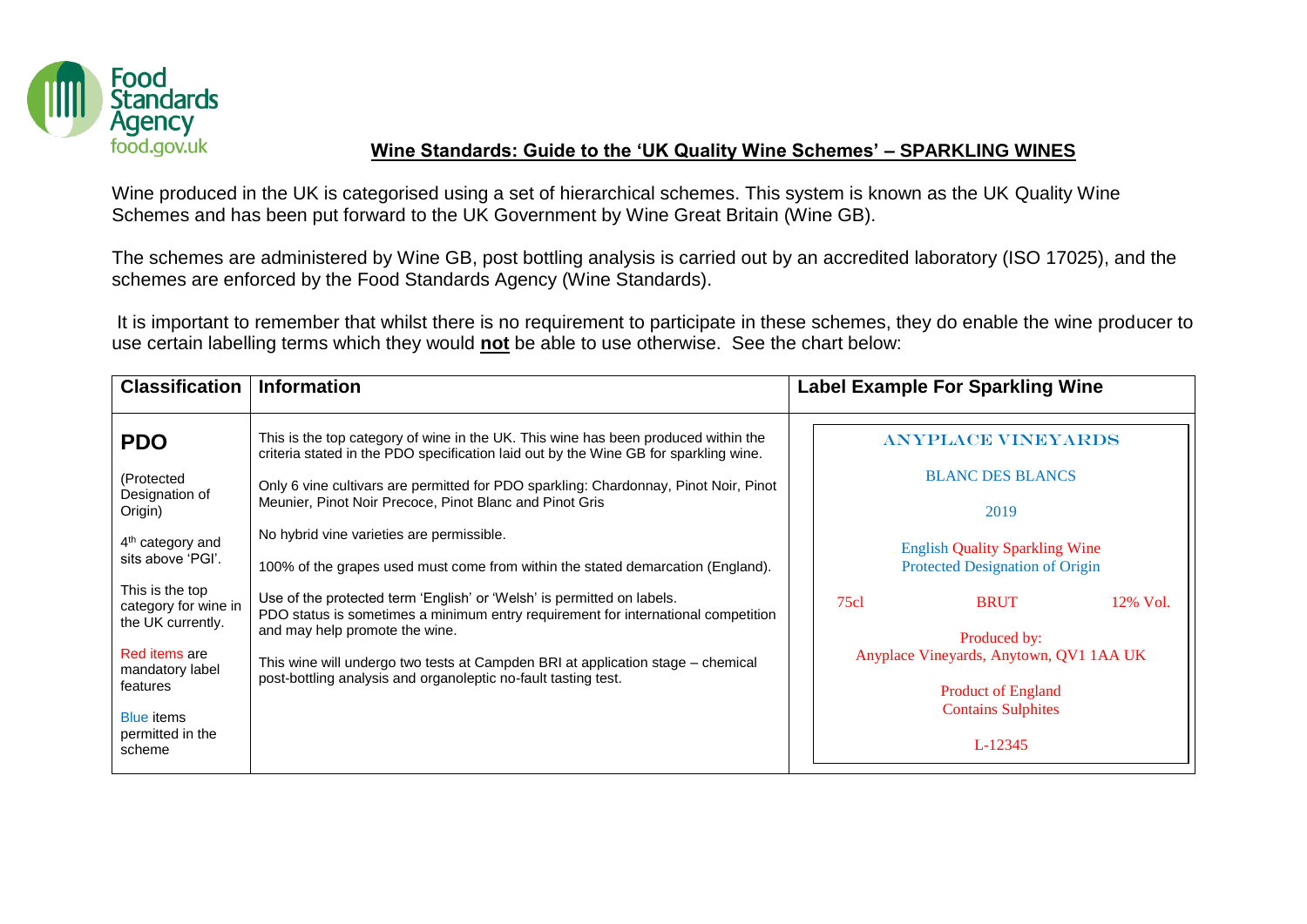

| <b>PGI</b>                                      | Often regarded as the most flexible category for quality wine in the UK. This<br>wine has been produced within the criteria stated in the PGI specification                     |  | <b>ANYPLACE VINEY ARDS</b>                                                                 |                                                         |                           |  |
|-------------------------------------------------|---------------------------------------------------------------------------------------------------------------------------------------------------------------------------------|--|--------------------------------------------------------------------------------------------|---------------------------------------------------------|---------------------------|--|
| (Protected                                      | laid out by Wine GB for sparkling wine.                                                                                                                                         |  | <b>SEYVAL BLANC</b>                                                                        |                                                         |                           |  |
| Geographical<br>Indication)                     | 88-90 vine varieties may be used for sparkling wine. Hybrid vine varieties<br>are permitted i.e. Seyval Blanc                                                                   |  | 2019                                                                                       |                                                         |                           |  |
| 3rd category and<br>sits above 'varietal        |                                                                                                                                                                                 |  | <b>English Regional Quality Sparkling Wine</b><br><b>Protected Geographical Indication</b> |                                                         |                           |  |
| wine'                                           | Use of the protected term 'English Regional' or 'Welsh Regional' is<br>permitted on labels.                                                                                     |  |                                                                                            |                                                         |                           |  |
| Red items are                                   | This wine will undergo two tests at Campden BRI at application stage -                                                                                                          |  | 75c1                                                                                       | <b>BRUT</b>                                             | $12\%$ Vol.               |  |
| mandatory label<br>features                     | chemical post-bottling analysis and organoleptic no-fault tasting test.                                                                                                         |  | Produced by:                                                                               |                                                         |                           |  |
| <b>Blue</b> items<br>permitted in the<br>scheme | 85% of the grapes must come from the stated demarcation (England).<br>Remaining 15% can come from Scotland, Wales or Northern Ireland. No<br>EU grapes can be used.             |  |                                                                                            | Anyplace Vineyards, Anytown, QV1 1AA UK                 |                           |  |
|                                                 |                                                                                                                                                                                 |  | <b>Product of England</b>                                                                  | L-12345                                                 | <b>Contains Sulphites</b> |  |
|                                                 |                                                                                                                                                                                 |  |                                                                                            |                                                         |                           |  |
|                                                 |                                                                                                                                                                                 |  |                                                                                            |                                                         |                           |  |
| 'Varietal'                                      | This category sits above basic uncertified wine. Successful application for this status                                                                                         |  |                                                                                            | <b>ANYPLACE VINEYARDS</b>                               |                           |  |
| (Wine Scheme)                                   | allows the wine producer to state the cultivar and vintage on their label i.e. 'Bacchus<br>2015'. 85% of the grapes used in this wine must be the stated variety or 100% of the |  |                                                                                            | <b>BACCHUS</b>                                          |                           |  |
|                                                 | stated varieties in order of prevalence. Equally 85% of the grapes must come from                                                                                               |  |                                                                                            | <b>BRUT</b>                                             |                           |  |
| 2 <sup>nd</sup> category and<br>sits above the  | the stated vintage.                                                                                                                                                             |  |                                                                                            | 2015                                                    |                           |  |
| basic 'wine' level                              | Use of the protected term 'English' or 'Welsh' or 'English Regional' or 'Welsh<br>Regional' is <b>NOT</b> permitted on labels.                                                  |  |                                                                                            |                                                         |                           |  |
| Red items are<br>mandatory label                | Can be labelled as 'varietal wine'.                                                                                                                                             |  | 75c1                                                                                       | <b>Sparking Wine</b>                                    | 12% Vol                   |  |
| features                                        | There is no testing requirement for this status.                                                                                                                                |  |                                                                                            | Produced by:<br>Anyplace Vineyards, Anytown, QV1 1AA UK |                           |  |
| <b>Blue</b> items<br>permitted in the           |                                                                                                                                                                                 |  |                                                                                            | Product of England L-12345 Contains Sulphites           |                           |  |
| scheme                                          | An application for varietal status can be downloaded from the Wine GB website,<br>completed and submitted along with a £15 fee to cover administration costs.                   |  |                                                                                            |                                                         |                           |  |